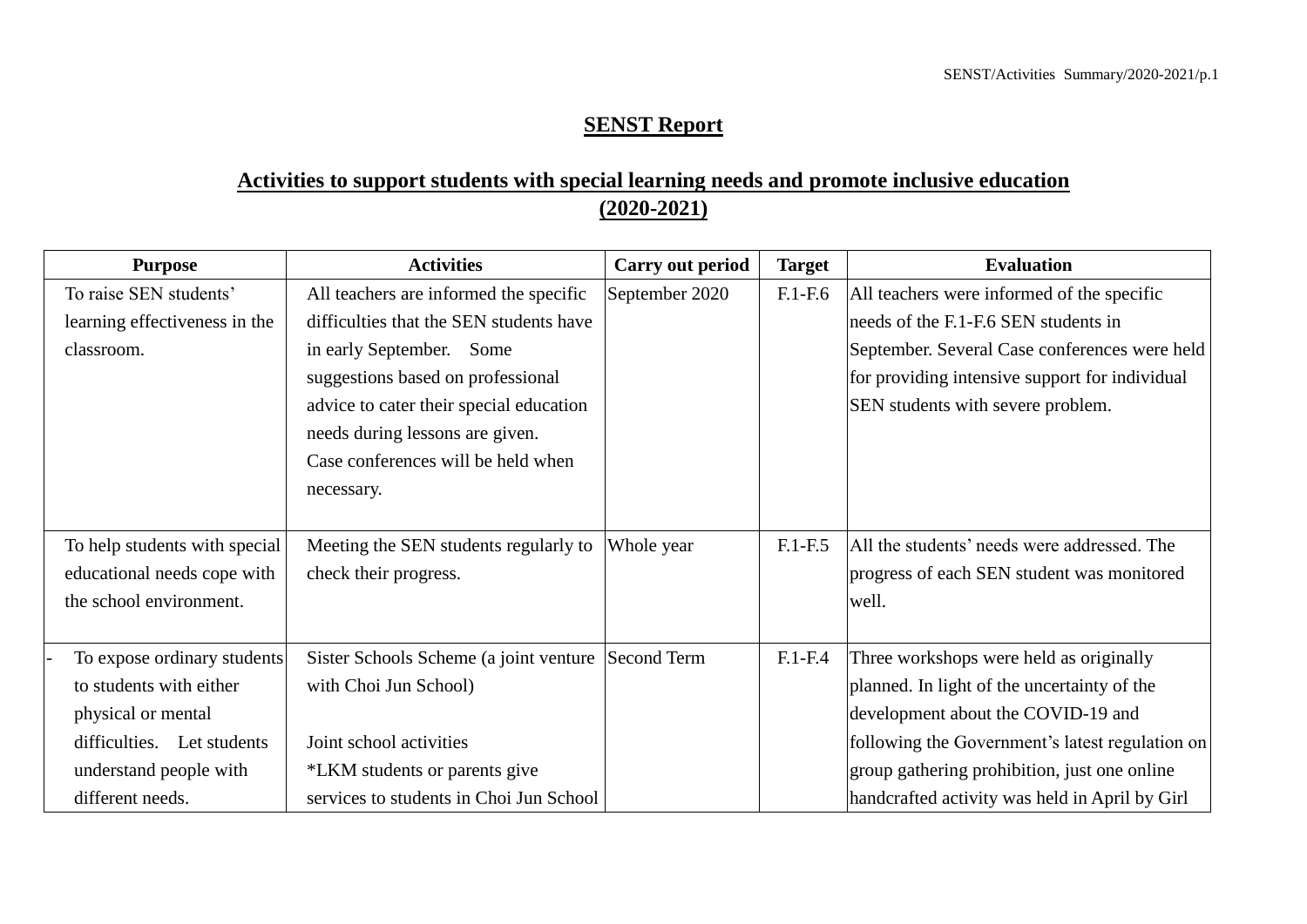| To promote the acceptance    |                                        |                    |           | Guides. The other activities were postponed to           |
|------------------------------|----------------------------------------|--------------------|-----------|----------------------------------------------------------|
| and appreciation of          |                                        |                    |           | the next academic year.                                  |
| individual differences.      |                                        |                    |           |                                                          |
|                              |                                        |                    |           |                                                          |
| To let students understand   | "You Have My Heart" project            | October 2020 to    |           | 20 F.1-F.3 As originally planned, six training workshops |
| and appreciate individual    |                                        | <b>June 2021</b>   | students  | and a camp were held to improve their social             |
| differences through social   |                                        |                    |           | skills. However, in light of the uncertainty of          |
| service.                     |                                        |                    |           | the development about the COVID-19 and                   |
|                              |                                        |                    |           | following the Government's latest regulation on          |
|                              |                                        |                    |           | group gathering prohibition, the activity was            |
|                              |                                        |                    |           | postponed to the next academic year.                     |
|                              |                                        |                    |           |                                                          |
| To convey the message of     | 1 Form period in F.1, F.2, F.3 and F.4 | <b>First Term</b>  | $F.1-F.4$ | Completed and some positive feedback                     |
| accepting and understanding  |                                        |                    |           | received, so the activity will continue next year.       |
| individual differences to    |                                        |                    |           |                                                          |
| junior form students.        |                                        |                    |           |                                                          |
|                              |                                        |                    |           |                                                          |
| To help equip teachers for   | Training for counseling teachers       | <b>Second Term</b> | Teaching  | Completed in July and positive feedback                  |
| handling SEN cases.          |                                        |                    | staff     | received.                                                |
| To help students with speech | Speech therapy                         | Whole year         | $F.1-F.5$ | 1. Teachers understood more about the                    |
| impairment                   |                                        |                    | And       | students with speech and language                        |
|                              |                                        |                    | Teaching  | impairments after attending the talk by the              |
|                              |                                        |                    | staff     | school-based speech therapist.                           |
|                              |                                        |                    |           | Due to the provision of a new grant,<br>2.               |
|                              |                                        |                    |           | Enhanced Speech Therapy Grant, the                       |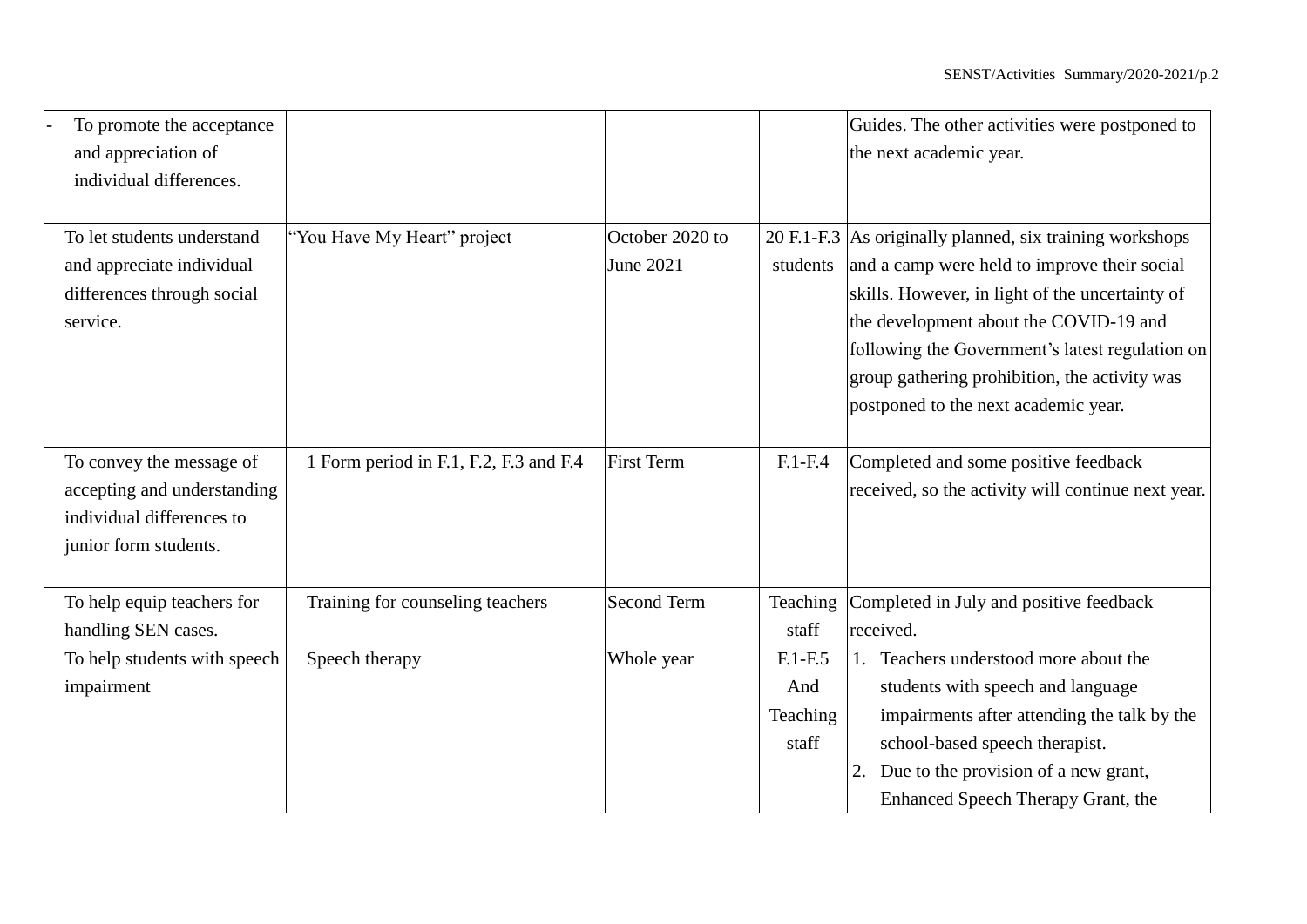|                                                                                 |                                                                                                        |                                    |           | training for the students can be provided<br>once a week which is more frequent than<br>last year.                                                                                                                                                                                                                |
|---------------------------------------------------------------------------------|--------------------------------------------------------------------------------------------------------|------------------------------------|-----------|-------------------------------------------------------------------------------------------------------------------------------------------------------------------------------------------------------------------------------------------------------------------------------------------------------------------|
| To help students raise their<br>concentration, decision<br>making abilities.    | Darts Training                                                                                         | October 2020 to<br><b>May 2021</b> | $F.1-F.5$ | More members were recruited compared to the<br>last year due to the half-day face to face class<br>arrangements. Over 90% of students expressed<br>that they enjoyed the training course. They also<br>agreed that the training improve their<br>concentration, social and interpersonal<br>communication skills. |
| To provide training for<br>ADHD students to raise their<br>executive functions. | <b>Small Group Training on Executive</b><br>skills<br>(Conducted by Hong Kong Education<br>University) | March 2021 to<br><b>May 2021</b>   | $F.2-F.3$ | In light of the uncertainty of development about<br>the COVID-19 causing problems in<br>communication and cooperation with Hong<br>Kong Education University, the activity was<br>cancelled.                                                                                                                      |
| To let students understand<br>more about the people with<br>different needs.    | Volunteer work<br>5 F.1 classes and 4 F.2 classes                                                      | Second Term                        | $F.1-F.2$ | In light of the uncertainty of the development<br>about the COVID-19 and following the<br>Government's latest regulation on group<br>gathering prohibition, the activity was<br>postponed to the next academic year. The target<br>students were changed to F.2-F.3.                                              |